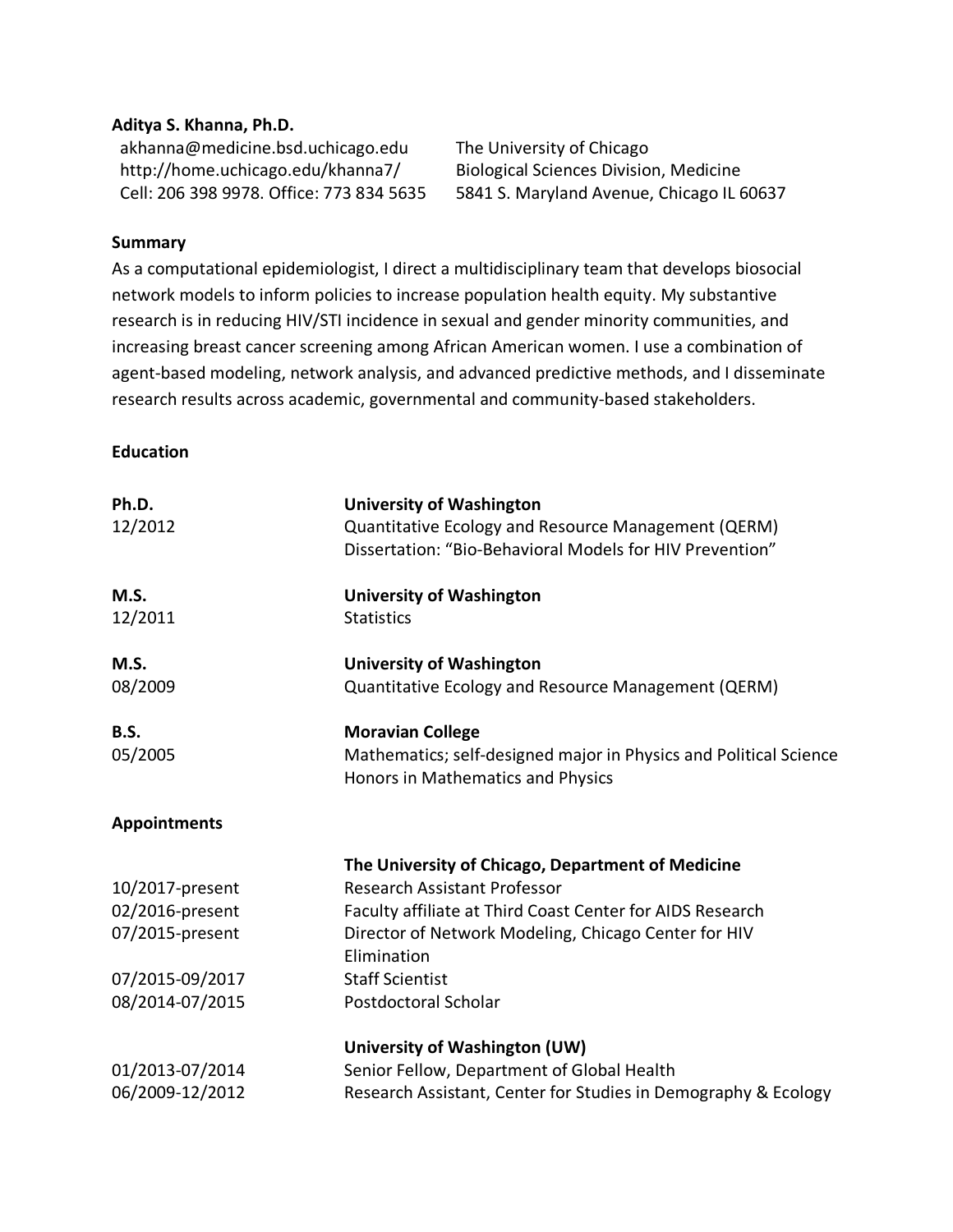#### **Peer-Reviewed Publications**

#### *Manuscripts under review*

1. **Khanna AS**, Ozik J, CollierN, HottonA, SkwaraA, Ramachandran A, Mahdavi Ardestani B, CroninM, Issema R, CunninghamW, Fujimoto K, Harawa N, SchneiderJA. Triangulation of modeling approaches to formulate the "Getting to Zero" Strategy in Illinois, USA. *Journal of the International AIDS Society.*

#### *Peer reviewed and published*

- 2. Young LE, Ramachandran A, Schumm P, **Khanna, A**, Schneider, JA. (forthcoming) The potential of online social networking data for augmenting the study of high-risk personal networks among young men who have sex with men at- risk for HIV. *Social Networks*. Available Online. https://doi.org/10.1016/j.socnet.2020.06.003
- 3. Duncan DT, Hickson DA, Goedel WC, Callander D, Brooks B, Chen YT, Hanson H, Eavou R, **Khanna AS**, Chaix B, Regan SD, Wheeler DP, Mayer KH, Safren SA, Carr Melvin S, Draper C, Magee-Jackson V, Brewer R, Schneider JA. The Social Context of HIV Prevention and Care Among Black Men Who Have Sex With Men in Three U.S. Cities: The Neighborhoods and Networks (N2) Cohort Study. Int J Environ Res Public Health. 2019 May 30;16(11):1922. doi: 10.3390/ijerph16111922.
- 4. Hotton AL, Chen YT, Schumm P, **Khanna AS**, Brewer R, Skaathun B, Issema RS, Ramani S, Ramachandran A, Ozik J, Fujimoto K, Harawa NT, Schneider JA. Socio-Structural and Neighborhood Predictors of Incident Criminal Justice Involvement in a Population-Based Cohort of Young Black MSM and Transgender Women. J Urban Health. 2020 Mar 16. doi: 10.1007/s11524-020-00428-8.
- 5. Chen YT, Issema R , Mahdavi Ardestani B, Hotton A, **Khanna AS** , Schneider J, Rudolph A. Sex partner behavior variation related to network position of and residential proximity to sex partners among young black men who have sex with men. *AIDS and Behavior*. AIDS Behav. 2020 Jan 22. doi: 10.1007/s10461-020-02792-7.
- 6. **Khanna AS**\*, Schneider JA\*, Collier N, Ozik J, Issema R, Di Paola A, Skwara A, Ramachandran A, Webb J, Brewer R, Cunningham W, Hilliard C, Ramani S, Fujimoto K, Harawa N. A modeling framework to inform PrEP initiation and retention scale-up in the context of Getting to Zero Initiatives. *AIDS*. 2019 Oct 1;33(12):1911-1922. doi: 10.1097/QAD.0000000000002290.
- 7. Molina Y, **Khanna AS**, Watson KS, Villines D, Bergeron N, Strayhorn S, Strahan D, Skwara A, Cronin M, Mohan P, Walton S, Wang T, Schneider JA, & Calhoun EA. 2019. Leveraging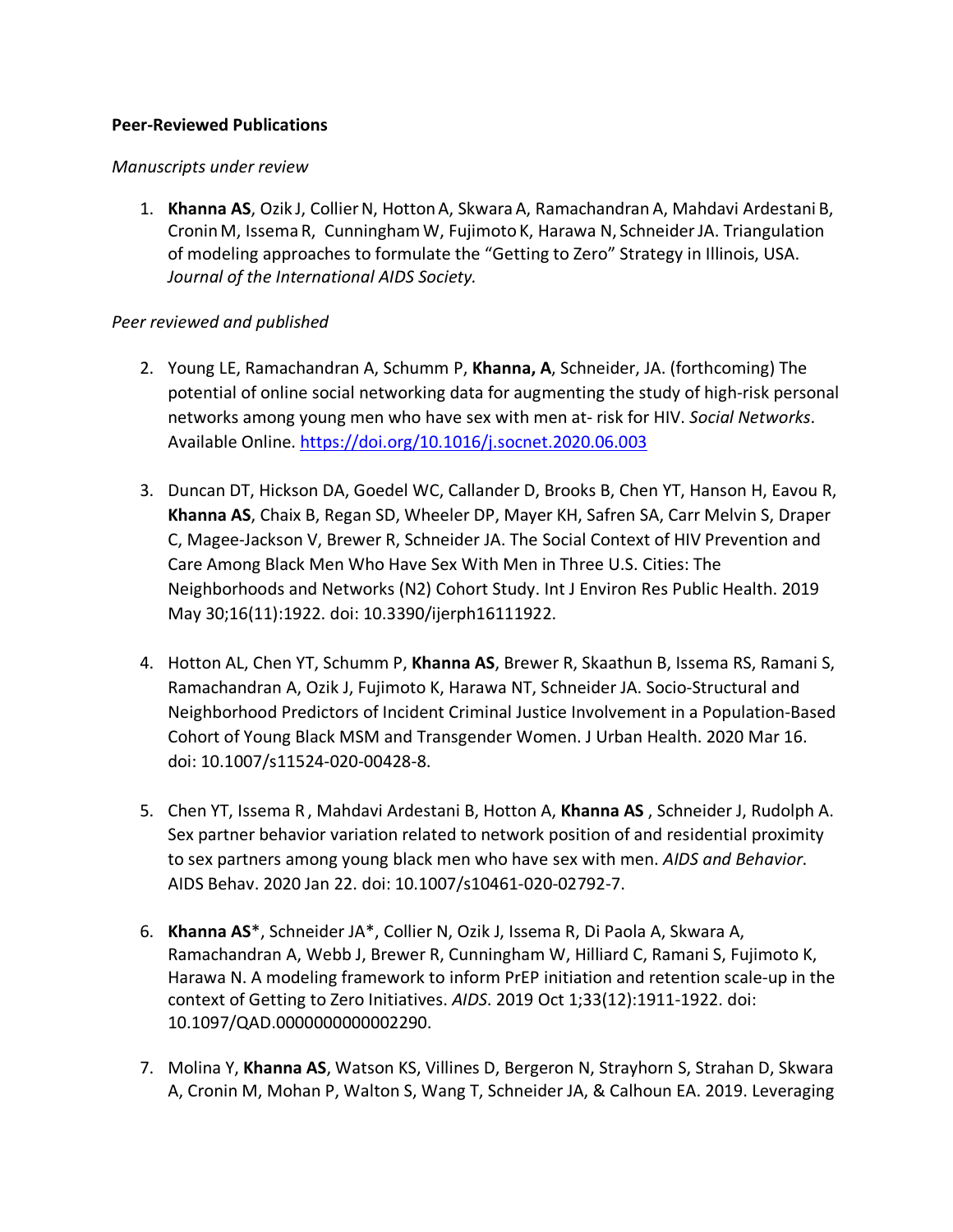system sciences methods in clinical trial evaluation: An example concerning African American women diagnosed with breast cancer via the Patient Navigation in Medically Underserved Areas Study. *Contemp Clin Trials Commun*. 2019 Jul 19;15:100411. doi: 10.1016/j.conctc.2019.100411. eCollection 2019 Sep.

- 8. Chen YT, Issema RS, **Khanna AS**, Pho MT, Schneider JA, The UConnect Study Team. Prescription Opioid Use in a Population-Based Sample of Young Black Men Who Have Sex with Men: A Longitudinal Cohort Study. *Subst Use Misuse*. 2019 Jun 14:1-10. doi: 10.1080/10826084.2019.1625400.
- 9. Duncan DT, Hickson DA, Goedel WC, Callander D, Brooks B, Chen YT, Hanson H, Eavou R, **Khanna AS**, Chaix B, Regan SD, Wheeler DP, Mayer KH, Safren SA, Carr Melvin S, Draper C, Magee-Jackson V, Brewer R, Schneider JA. The Social Context of HIV Prevention and Care among Black Men Who Have Sex with Men in Three U.S. Cities: The Neighborhoods and Networks (N2) Cohort Study. *Int J Environ Res Public Health*. 2019 May 30;16(11). pii: E1922. doi: 10.3390/ijerph16111922.
- 10. Harawa N, Brewer R, Buckman V, Ramani R, **Khanna A**, Fujimoto K, Schneider JA. HIV, Sexually Transmitted Infection, and Substance Use Continuum of Care Interventions Among Criminal Justice–Involved Black Men Who Have Sex With Men: A Systematic Review. *Am J Public Health. 2018 Nov;108(S4):e1-e9. doi: 10.2105/AJPH.2018.304698.*
- 11. **Khanna AS**, Goodreau SM, Michaels S, Schneider JA. Using Partially-Observed Facebook Networks to Develop a Peer-Based HIV Prevention Intervention: Case Study. *J Med Internet Res.* 2018 Sep 14;20(9):e11652. doi: 10.2196/11652.
- 12. Gore D, Ferreira M, **Khanna AS**, Schneider JA. HIV Partner Notification Services among a Representative Sample of Young Black Men Who Have Sex With Men Demonstrates Limited Service Offering and Potential Benefits of Clinic Involvement. *Sex Transm Dis*. 2018 Feb 13. doi: 10.1097/OLQ.0000000000000806.
- 13. Skaathun B, **Khanna AS**, Morgan E, Friedman S, Schneider JA. Network Viral Load: A Critical metric for HIV elimination. *Journal of the Acquired Immune Deficiency Syndromes*. 2017 Nov 2. doi: 10.1097/QAI.0000000000001584. [Epub ahead of print]
- 14. Young LE, Schumm P, Alon L, Bouris A, Ferreira M, Hill B, **Khanna AS**, Valente TW, Schneider JA. PrEP Chicago: A randomized controlled peer change agent intervention to promote the adoption of pre-exposure prophylaxis for HIV prevention among young Black men who have sex with men*. Clinical Trials*. 2017 Sep 1. doi: 10.1177/1740774517730012.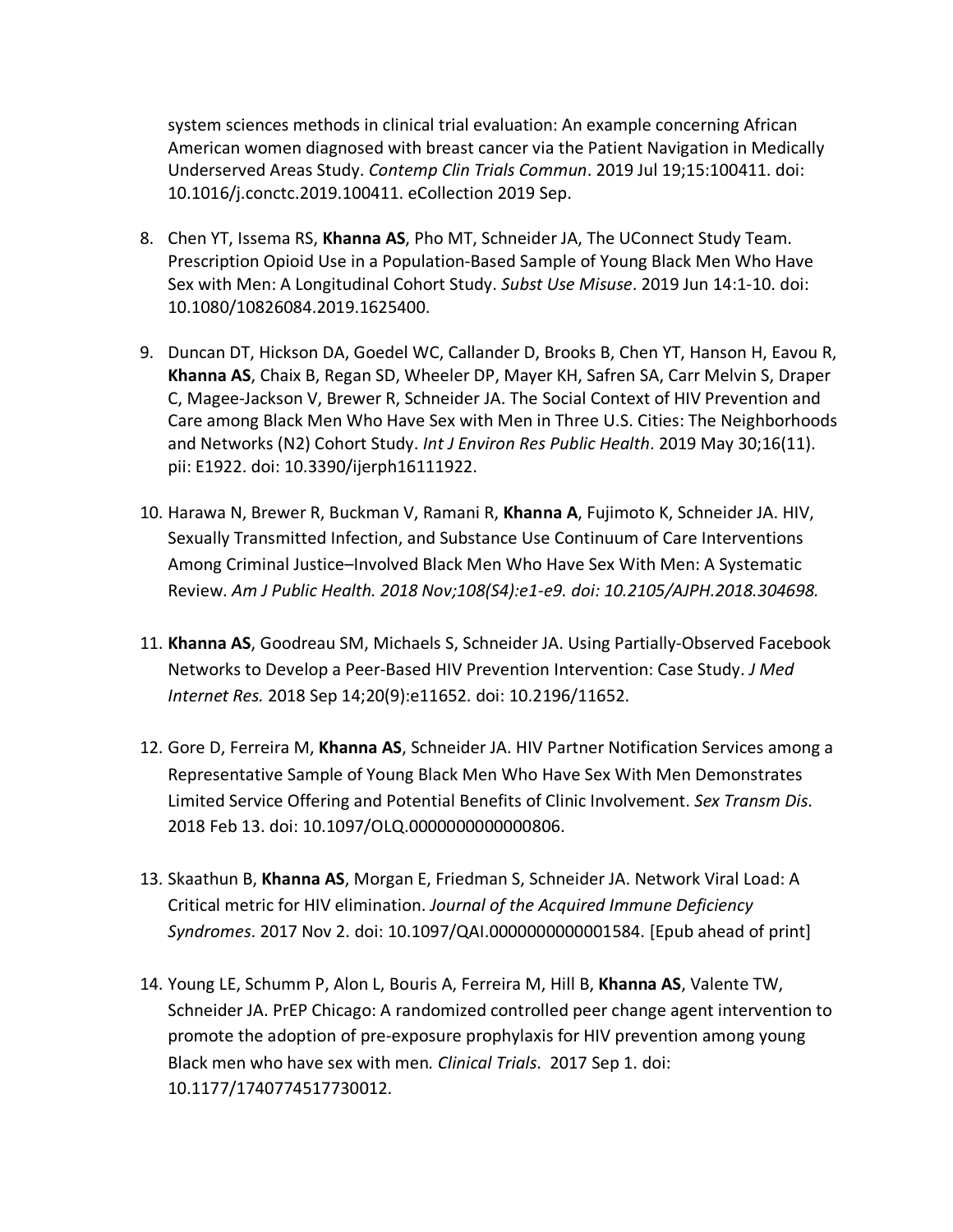- 15. Young LE, Michaels S, Jonas A, **Khanna AS**, Skaathun B, Morgan E, Schneider J. The organizing potential of sex behaviors: Sex behaviors as social cues that motivate where young men who have sex with men go to meet and socialize*. AIDS and Behavior*. 2017 Jan 17. doi: 10.1007/s10461-017-1679-8.
- 16. Schneider JA, Cornwell B, Jonas A, Behler R, Lancki N, Skaathun B, Michaels S, **Khanna AS**, Young LE, Morgan E, Duvoisin R, Friedman S, Schumm P, Laumann EO. Network dynamics and HIV risk and prevention in a population-based cohort of Young Black Men Who have Sex with Men. *Network Science.* 2017 February. pp. 1-29.
- 17. **Khanna AS**, Schumm P, Schneider JA. Facebook network structure and awareness of preexposure prophylaxis among young men who have sex with men. *Ann Epidemiol.*  2016 Nov 29. pii: S1047-2797(16)30499-9. doi: 10.1016/j.annepidem.2016.11.006*.*
- 18. Schneider JA, Kozloski M, Michaels S, Skaathun B, Voisin D, Lancki N, Morgan E, **Khanna A**, Green K, Coombs RW, Friedman SR, Laumann E, Schumm P; uConnectand BARS study teams. Criminal justice involvement history is associated with better HIV care continuum metrics among a population-based sample of young black men who have sex with men. *AIDS.* 2016. September 20. Epub ahead of print.
- 19. Morgan E, **Khanna AS,** Skaathun B, Michaels S, Young L**,** et al. Marijuana use among young black men who have sex with men and the HIV Care Continuum: Findings from the uConnect cohort. *Subst Use Misuse.* 2016 Nov 9;51(13):1751-9. doi: 10.1080/10826084.2016.1197265.
- 20. Roberts ST\*, **Khanna AS\***, Barnabas RV, John-Stewart G, Goodreau SM, Baeten JM, Celum C, Cassels S. Estimating the impact of universal antiretroviral therapy (ART) for HIV serodiscordant couples through home HIV testing: Insights from mathematical models. *J Int AIDS Soc.* 2016 May 11;19(1):20864. doi: 10.7448/IAS.19.1.20864. eCollection 2016. (\*equally contributing authors)
- 21. **Khanna AS**, Michaels S, Skaathun B, Morgan E, Green K, Young L, Schneider JA; uConnect Study Team. Preexposure Prophylaxis Awareness and Use in a Population-Based Sample of Young Black Men Who Have Sex With Men. *JAMA Intern Med.* 2016 Jan 1;176(1):136-8. doi: 10.1001/jamainternmed.2015.6536.
- 22. Morgan E, Skaathun B, Michaels S, Young L**, Khanna A,** Friedman SR, Davis B, Pitrak D, Schneider J; UConnect Study Team. Marijuana Use as a Sex-Drug is Associated with HIV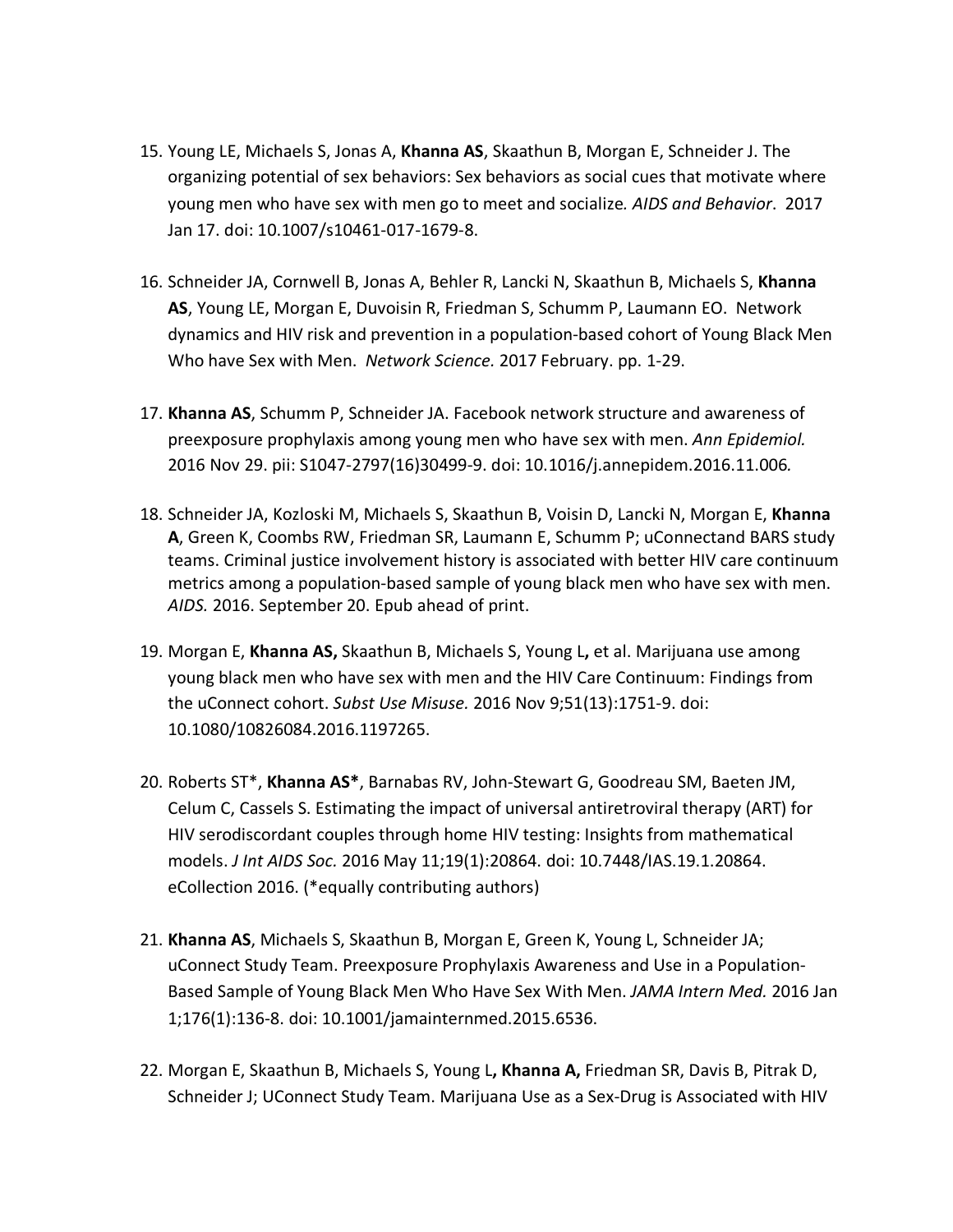Risk Among Black MSM and Their Network. *AIDS Behav.* 2016 Mar;20(3):600-7. doi: 10.1007/s10461-015-1195-7.

- 23. **Khanna AS**, Roberts ST, Cassels S, Ying R, John-Stewart G, Goodreau SM, Baeten JM, Murnane PM, Celum C, Barnabas RV. Estimating PMTCT's Impact on Heterosexual HIV Transmission: A Mathematical Modeling Analysis. *PLoS One.* 2015 Aug 11;10(8):e0134271. doi: 10.1371/journal.pone.0134271.
- 24. **Khanna A,** Goodreau SM, Wohlfeiler D, Daar E, Little S, Gorbach PM. Individualized diagnosis interventions can add significant effectiveness in reducing human immunodeficiency virus incidence among men who have sex with men: insights from Southern California. *Ann Epidemiol.* 2015 Jan;25(1):1-6. doi: 10.1016/j.annepidem.2014.09.012.
- 25. **Khanna AS,** Dimitrov DT, Goodreau SM. What can mathematical models tell us about the relationship between circular migrations and HIV transmission dynamics? *Math Biosci Eng.* 2014 Oct;11(5):1065-90. doi: 10.3934/mbe.2014.11.1065.
- 26. Cassels S, Jenness SM, **Khanna AS**. Conceptual framework and research methods for migration and HIV transmission dynamics*. AIDS Behav.* 2014 Dec;18(12):2302-13.
- 27. **Khanna AS**, Goodreau SM, Gorbach PM, Daar E, Little SJ. Modeling the impact of postdiagnosis behavior change on HIV prevalence in Southern California men who have sex with men (MSM). *AIDS Behav.* 2014 Aug;18(8):1523-31. doi: 10.1007/s10461-013-0646- 2.

## **Software**

• Jacobs Simon, **Khanna Aditya**, Madduri Kamesh, Bader David*. influenceR: Software Tools to Quantify Structural Importance of Nodes in a Network.* Version: 0.1.0. *CRAN R package* (2015): https://cran.r-project.org/web/packages/influenceR/index.html

## **Honors and Awards**

2017 UChicago Research Fellows: Awarded to mentor undergraduate student.

**2016 Best Paper Prize, American College of Epidemiology.**

- 2016 Paper featured on the UNAIDS *HIV This Month*: https://sciencenow.unaids.org/post/hiv-testing-and-treatment-21.
- 2014 Best Poster for Development and Discovery, University of Washington (UW), Department of Global Health Symposium.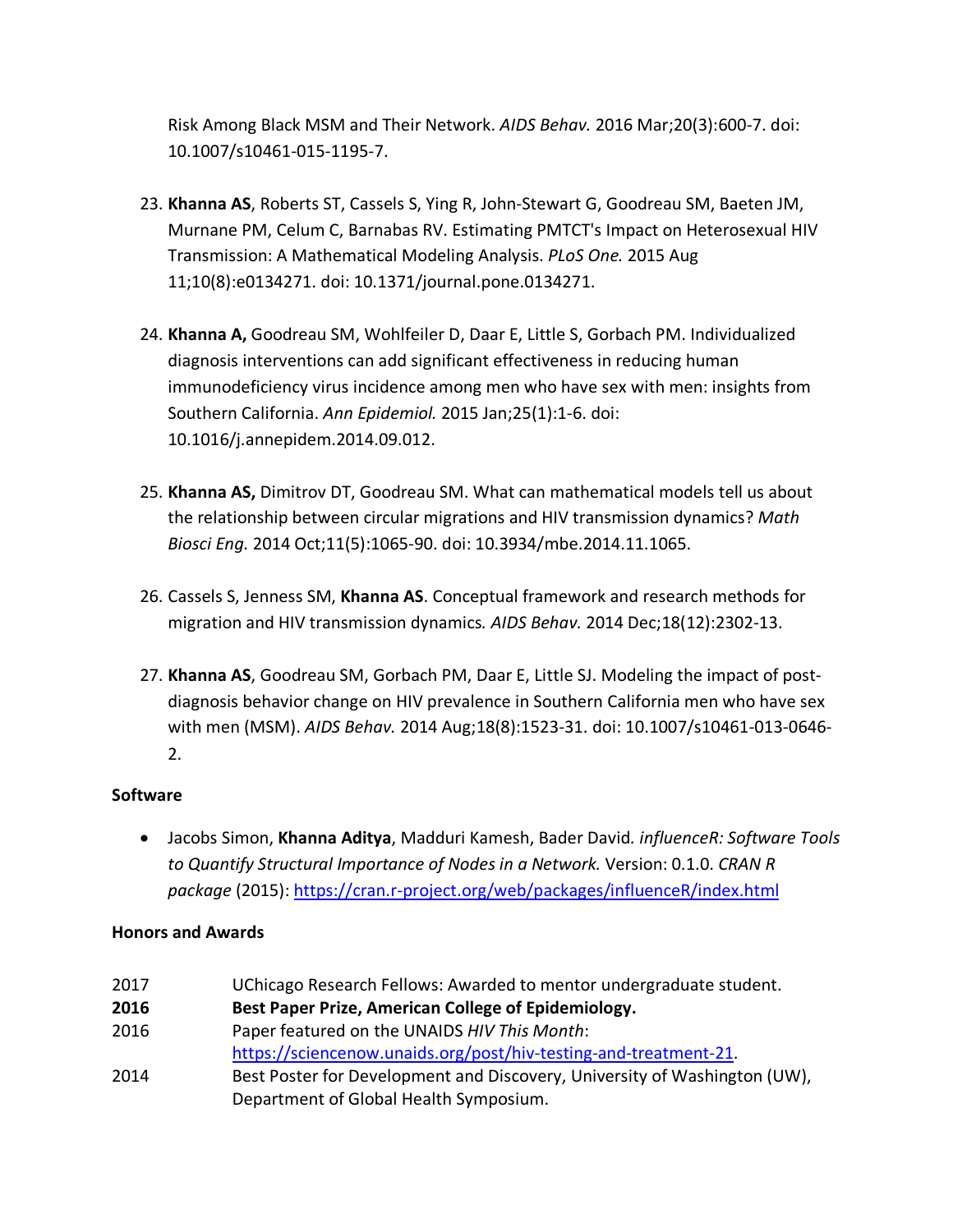| 2013      | Best Student Paper (Honorable Mention), Sunbelt: International Network for                                                                        |
|-----------|---------------------------------------------------------------------------------------------------------------------------------------------------|
|           | Social Network Analysis.                                                                                                                          |
| 2013      | Appointed as a gonfalonier at UW Commencement 2013, as one of two<br>graduating doctoral students who exemplify "the ideals of graduate education |
|           | at UW: excellence in learning, teaching, mentoring and/or research".                                                                              |
| 2013      | University of Washington Travel Award.                                                                                                            |
| 2012      | Best Presentation (Co-Winner), Quantitative Ecology and Resource                                                                                  |
|           | Management Seminar.                                                                                                                               |
| 2011      | University of Washington Travel Award.                                                                                                            |
| 2009      | Best Poster Prize (Co-winner), UW Center for Statistics and Social Sciences, 10 <sup>th</sup><br>Anniversary Conference.                          |
| 2006-2007 | University of Washington First Year Fellowship, QERM program.                                                                                     |
| 2004      | Moravian College, Student Opportunities for Academic Research Award (SOAR),<br>Mathematics.                                                       |
| 2002      | Moravian College, Student Opportunities for Academic Research Award (SOAR),                                                                       |
|           | Physics.                                                                                                                                          |
| 2001-2005 | Moravian College International Student Grant, Covering Full Tuition Expenses.                                                                     |
| 1998-2000 | Scholarship to attend the Mahindra United World College of India.                                                                                 |

## **Research Grants**

| Active    |                                                                                                                                                                                                                             |
|-----------|-----------------------------------------------------------------------------------------------------------------------------------------------------------------------------------------------------------------------------|
| 2018-2023 | NIH R01 AI136056 (PI Benbow, D'Aquila, Schneider)<br>"Next-generation phylodynamics-targeted partner service models for<br>combined HIV prevention"<br>My role: Co-Investigator. Effort: 35%.                               |
| 2019-2021 | <b>NIH R03 DA049662</b><br>"Modeling combination biomedical substance use interventions to inform a<br>getting to zero implementation for black men who have sex with men"<br>My role: Principal Investigator. Effort: 15%. |
| 2018-2020 | <b>NIH R21 CA215252</b><br>"Assessing and modeling network-level consequences of patient navigation."<br>My role: Multiple Principal Investigator. Effort: 15%.                                                             |
| 2015-2020 | NIH R01 DA 039934 (PI Schneider, Fujimoto, Harawa)<br>"HIV intervention models for criminal justice involved substance using Black<br>MSM."                                                                                 |

2017-2020 **NIH U01 PS005172 (PI Novak)**. "Syphilis in Chicago: Epidemiology, Sexual Networking and Modeling for

My role: Co-Investigator. Effort: 25%.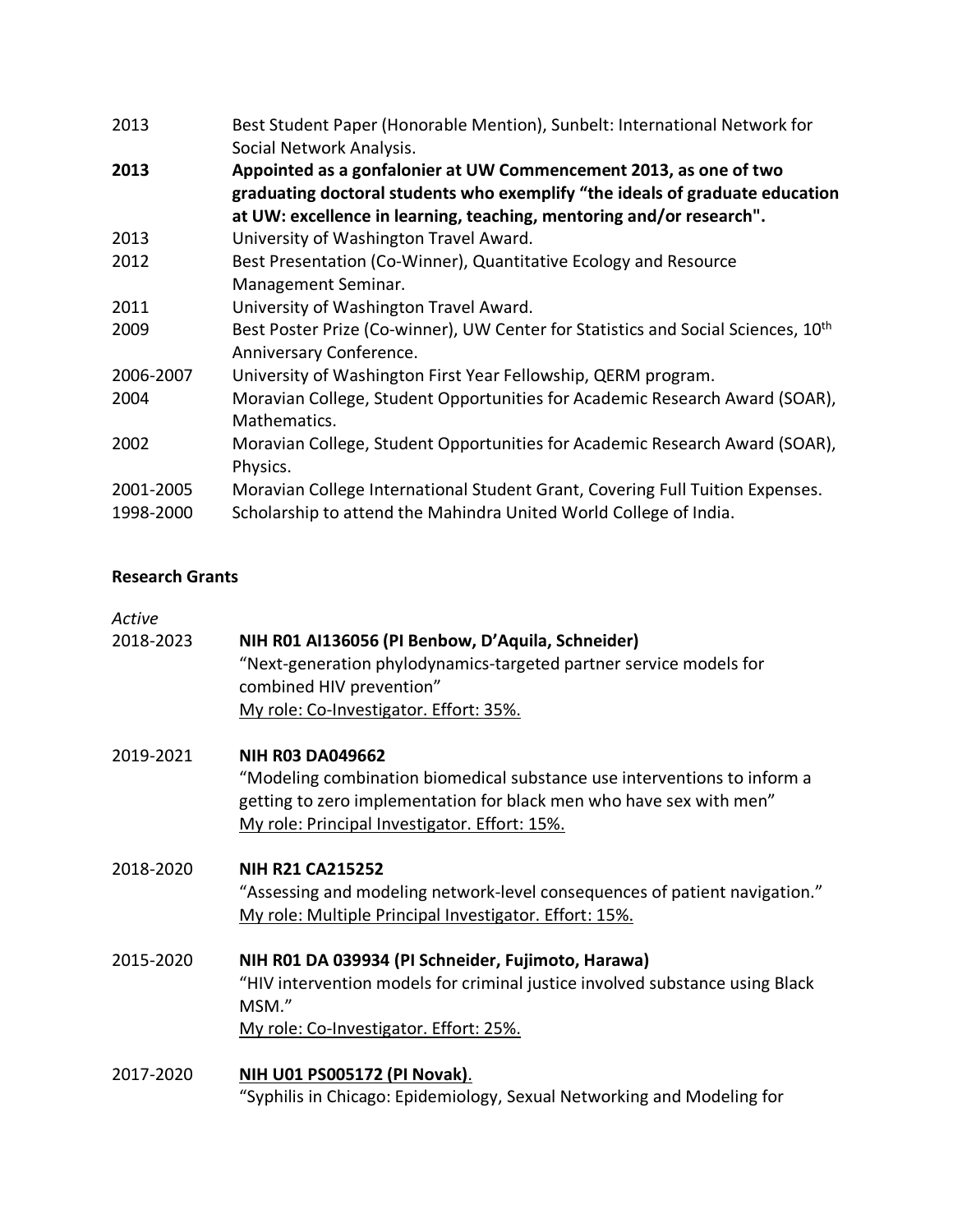|           | Prevention."<br>My role: Site-Principal Investigator. Effort: 5%.                                                                                                                                                                                                              |
|-----------|--------------------------------------------------------------------------------------------------------------------------------------------------------------------------------------------------------------------------------------------------------------------------------|
| 2017-2020 | NIH R01GM121600 (PI Boodram, Dahari, Ozik).<br>"Computational discovery of effective hepatitis C intervention strategies."<br>My role: Co-Investigator. Effort: 5%.                                                                                                            |
| Past      |                                                                                                                                                                                                                                                                                |
| 2018-2019 | Third Coast CFAR Pilot Award P30 AI117943 (PI D'Aquila)<br>"Towards an Effective PrEP Diffusion Model: Identifying Criteria for Peer<br>Change Agent Selection."<br>My role: Project Principal Investigator                                                                    |
| 2015-2018 | NIH R21 AI 118998 (PI Schneider)<br>"Public health targeting of PrEP at HIV positives' bridging networks."<br>My role: Co-investigator                                                                                                                                         |
| 2013-2017 | NIH R01 DA 033875 (PI Schneider)<br>"Social network dynamics, HIV, and risk reduction among younger Black<br>MSM."<br>My role: Postdoctoral Research Associate                                                                                                                 |
| 2013-2014 | HIV Modeling Consortium RFA 3.2 (PI Barnabas, Cassels)<br>"Using network models to optimize the impact of treatment programs for HIV<br>prevention among serodiscordant couples and pregnant women in South<br>Africa and Uganda."<br>My role: Postdoctoral Research Associate |
| 2007-2012 | NIH R01 DA 022116 (PI Gorbach)<br>"Transmission behavior in partnerships of newly HIV-infected Southern<br>Californians"<br>My role: Graduate Research Assistant                                                                                                               |

# **Teaching**

# *Classroom Instruction (Full Courses)*

# 2007-2012 **Teaching Assistant** Center for Quantitative Science, University of Washington

Courses titled "Analysis for Biologists" and "Statistical Inference in Applied Research"

2007-2008 **Instructor**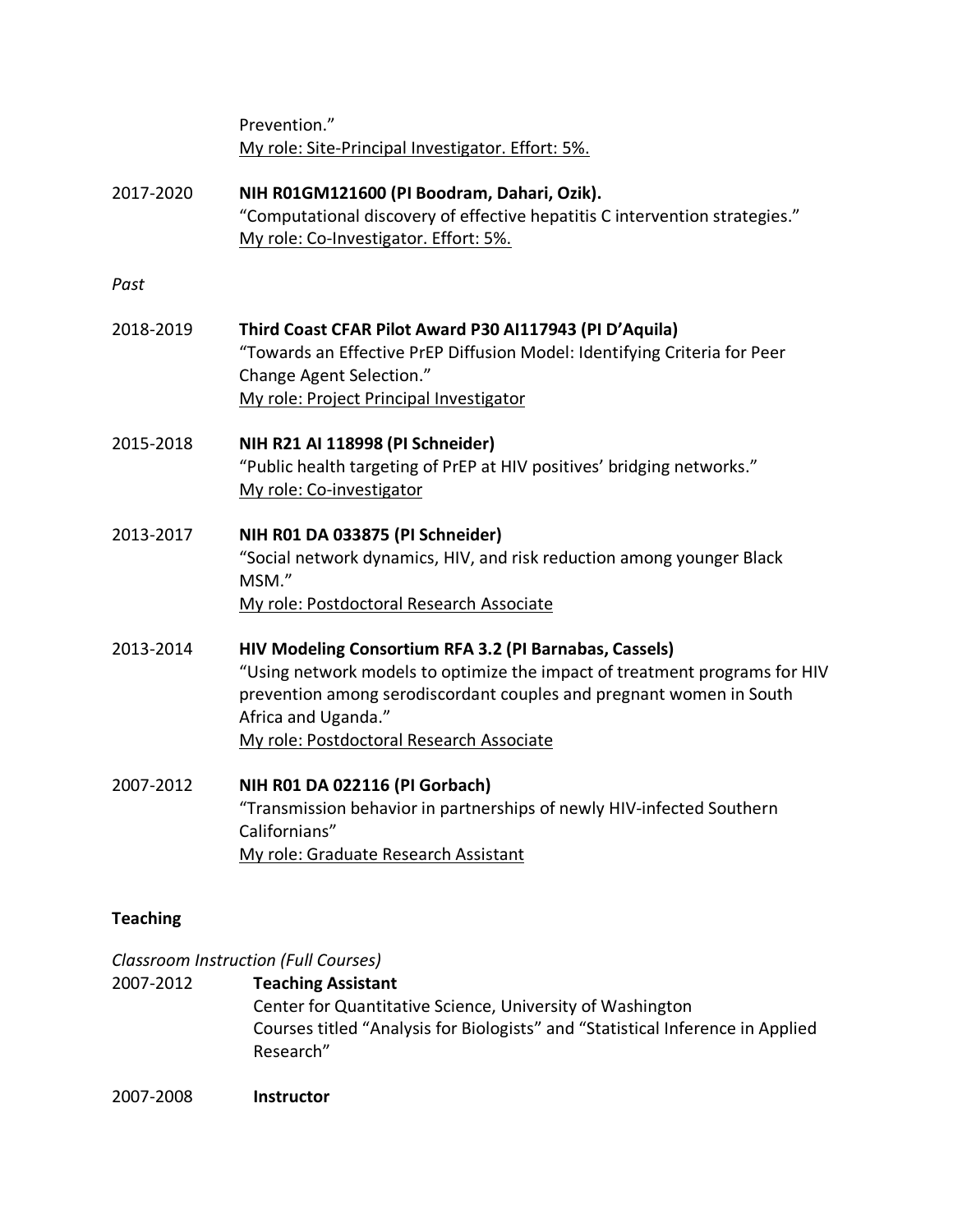|                                           | Center for Quantitative Science, University of Washington<br>Course titled "Analysis for Biologists" |
|-------------------------------------------|------------------------------------------------------------------------------------------------------|
| 2005-2006                                 | <b>Full-time Teacher</b>                                                                             |
|                                           | <b>Trinity Collegiate High School</b>                                                                |
|                                           | Advanced Placement Statistics; Honors Physics, Geometry, and Algebra.                                |
|                                           | Classroom Instruction (Guest Lectures)                                                               |
| 2019                                      | Quantitative Methods Fellowship (UChicago)                                                           |
| 2016                                      | Critical Readings in Epidemiology (UChicago)                                                         |
| 2015-2016                                 | Math Research Experiences for Undergraduates (UChicago)                                              |
| 2015-2016                                 | Youth Health Leadership Core: Epidemiology Research (UChicago)                                       |
| 2013                                      | Social Networks and Health (U Washington)                                                            |
| 2012                                      | Seminar in Quantitative Ecology (U Washington)                                                       |
| 2010                                      | Statistical Software and Applications (U Washington)                                                 |
| <b>Mentoring and Research Supervision</b> |                                                                                                      |
| 05/2020-present                           | Bryan Brickman, B.A.                                                                                 |

|                     | Projects: 1) Network modeling breast cancer navigation, 2) Agent-based modeling<br>of HIV transmission, 3) Statistical and computational modeling for projecting HIV<br>incidence in Chicago.                                                             |
|---------------------|-----------------------------------------------------------------------------------------------------------------------------------------------------------------------------------------------------------------------------------------------------------|
| 05/2020-present     | Daniel Sheeler, M.S.<br>Position: Software developer<br>Projects: Multiple projects that require backend C++ development.                                                                                                                                 |
| 05/2020-present     | Francis Lee, Ph.D.<br><b>Position: Postdoctoral Scholar</b><br>Projects: NIDA T-32 award on modeling networks of substance users.                                                                                                                         |
| 03/2020-present     | Mert Edali, Ph.D.<br><b>Position: Postdoctoral Scholar</b><br>Projects: Multiple projects on agent-based modeling of transmission of HIV and<br>COVID.                                                                                                    |
| 06/2019-06/2020     | <b>Michael Cronin</b><br>Position: Research Data Analyst<br>Projects: 1) Network modeling breast cancer navigation, 2) Agent-based modeling<br>of HIV transmission, 3) Statistical and computational modeling for projecting HIV<br>incidence in Chicago. |
| 10/2018-<br>present | Babak Mahdavi Ardestani, Ph.D.<br>Position: Postdoctoral Scholar, The University of Chicago Medicine<br>Projects: Multiple projects on agent-based modeling of transmission of HIV<br>and other sexually transmitted infections.                          |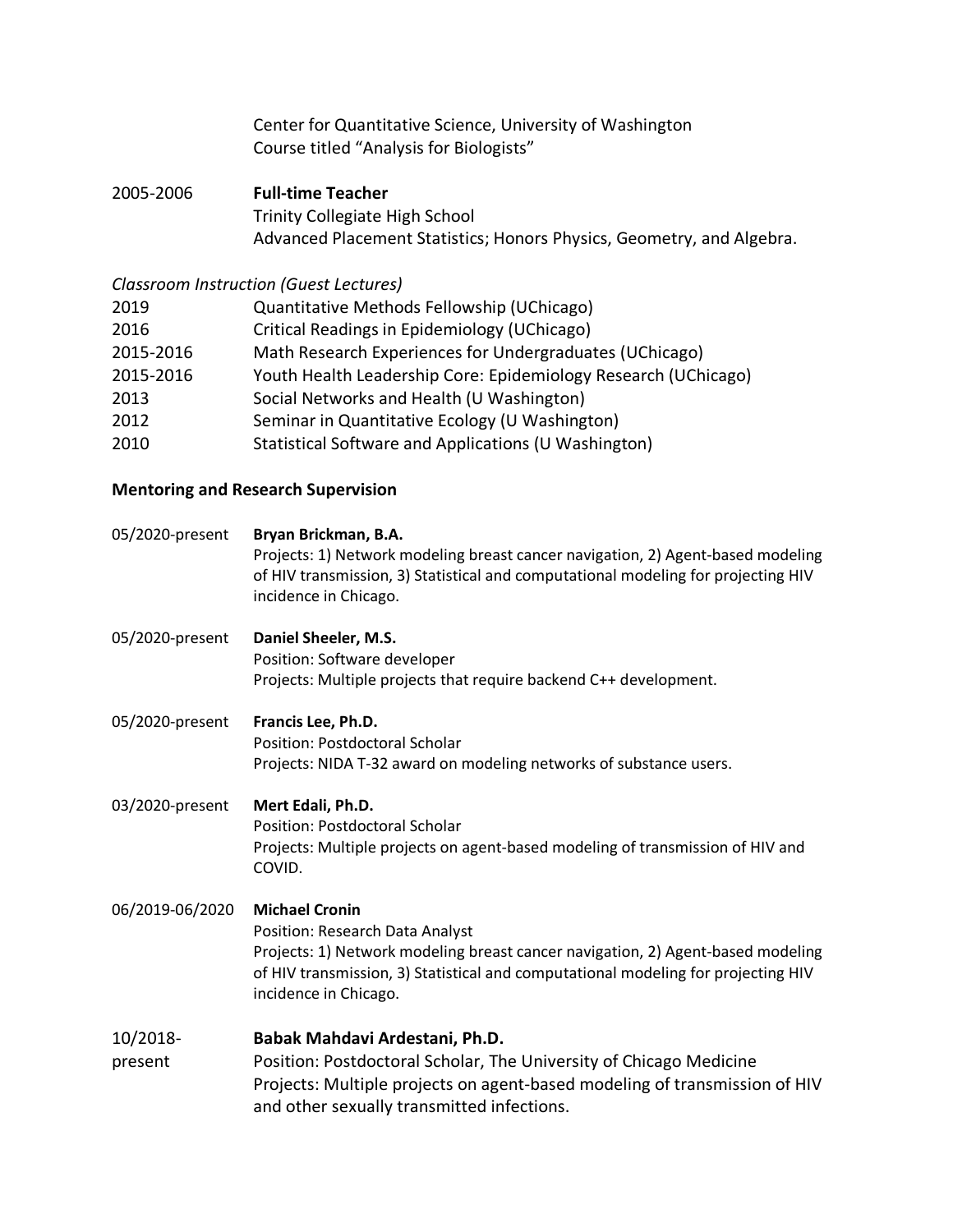| 08/2017-<br>06/2019 | Arthi Ramachandran, Ph.D.<br>Position: Postdoctoral Scholar, The University of Chicago Medicine<br>Projects: Multiple projects on agent-based modeling of transmission of HIV<br>and other sexually transmitted infections.                                          |
|---------------------|----------------------------------------------------------------------------------------------------------------------------------------------------------------------------------------------------------------------------------------------------------------------|
| 02/2017-            | Abigail Skwara, B.A.                                                                                                                                                                                                                                                 |
| 05/2019             | Position: Research Data Analyst, Chicago Center for HIV Elimination<br>Projects: 1) Network modeling breast cancer navigation, 2) Agent-based<br>modeling of HIV transmission, 3) Statistical and computational modeling for<br>projecting HIV incidence in Chicago. |
| 06/2017-            | Position: Undergraduate student (Mathematics), University of Chicago                                                                                                                                                                                                 |
| 01/2018             | Project: Predicting new HIV cases in Chicago                                                                                                                                                                                                                         |
| 06/2017-            | Daniel Gore, B.A.                                                                                                                                                                                                                                                    |
| 12/2017             | Position: M.D. Student, Rush University<br>Project: Assessing individual and network covariates of HIV partner<br>notification services.                                                                                                                             |
| 06/2016-            | <b>Alex Cordover</b>                                                                                                                                                                                                                                                 |
| 12/2016             | Position: Undergraduate student (Statistics), The University of Chicago<br>Project: Bayesian modeling of Ebola transmission                                                                                                                                          |
| 06/2015-<br>10/2015 | <b>Nathan Gill</b><br>Position: Undergraduate student (Mathematics), The University of Chicago<br>Project: Stochastic network modeling of HIV transmission                                                                                                           |

## **Invited Talks**

"Biosocial network modeling to inform initiatives to achieve health equity." School of Public Health, Indiana University, Bloomington, January 2020.

"Biosocial network modeling for HIV Elimination", Department of Biostatistics, Schools of Public Health and Medicine, Indiana University, Indianapolis, January 2020.

"Network modeling in HIV/STI research." Modeling workshop attended by P2M project investigators at the University of Chicago, University of Texas Health Sciences Center at Houston, Northwestern University and representatives of the Chicago and Houston Departments of Public Health, September 2018.

"The Illinois "Getting To Zero" campaign: Formulating a model-based strategy for eliminating HIV Infections by 2030." Getting to Zero Kick Off event, convened by the AIDS Foundation of Chicago and the the Public Health Departments of Chicago and Illinois, Chicago, June 2018.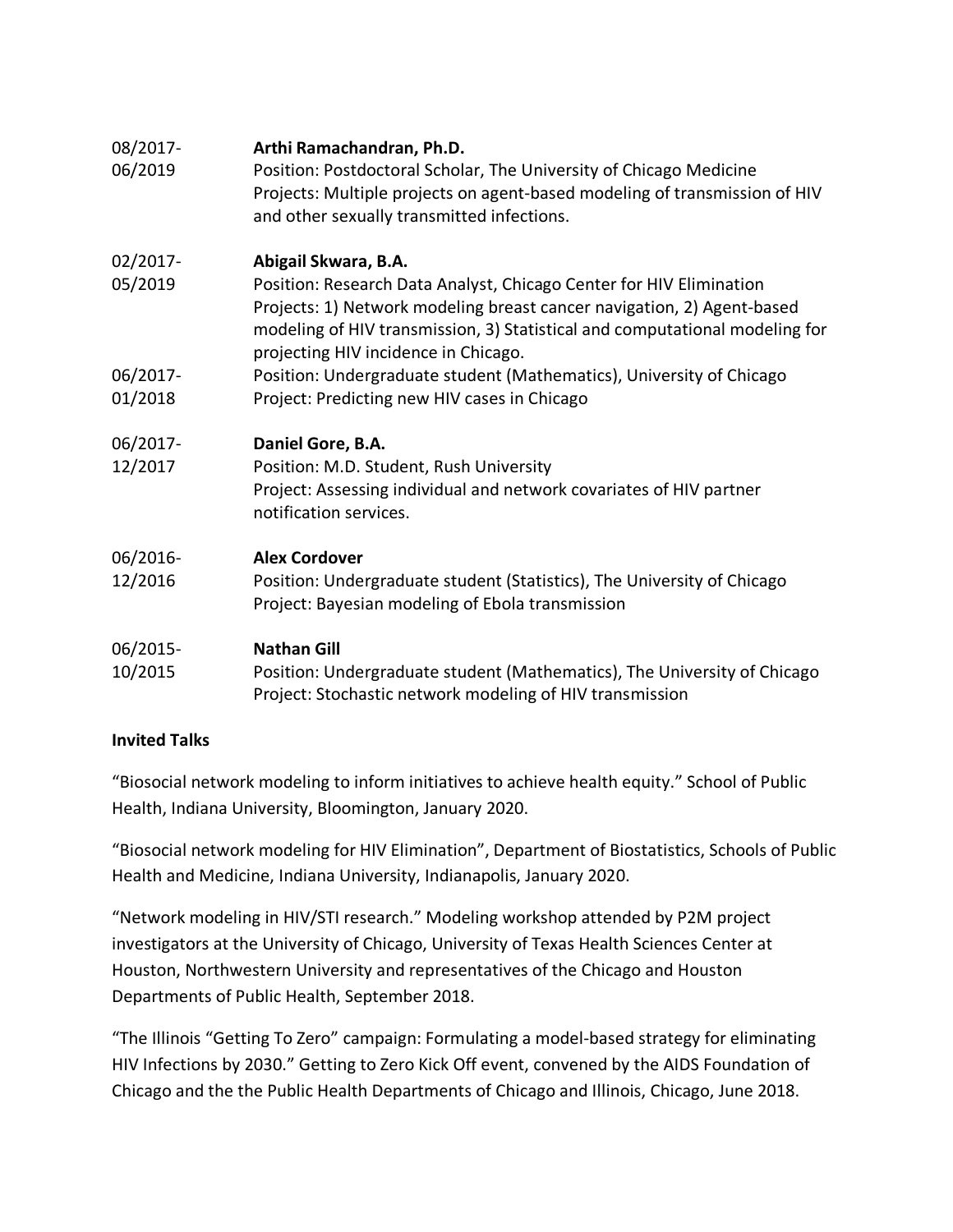"Biosocial network models for HIV elimination." School of Human Evolution and Social Change, Arizona State University, Tempe, AZ, January 2017.

"Biosocial network models for HIV elimination." Department of Public Health Sciences, University of Chicago, Chicago, IL, January 2017.

"Network analysis to reduce new HIV infections among young Black men who have sex with men (BMSM) in Chicago." Third Coast Center for AIDS Research, Feinberg School of Medicine, Northwestern University, Chicago, IL, November 2016.

Invited panelist in a satellite session titled "Addressing the leading edge of the HIV Epidemic in the U.S.: Advancing prevention programs for urban YMSM" at the HIV Research for Prevention (HIVR4P) Conference, Chicago, IL, October 2016.

"Epidemiology of HIV prevention: Networks, models and data." Homer Stryker School of Medicine, Western Michigan University, Kalamazoo, MI. June 2016.

"The BARS modeling plan: Agent-based modeling using a combination of the Repast HPC and Statnet suites." BARS Investigator Retreat at UCLA, January 2016.

"The use of mathematical modeling in public health decision making." University of Chicago India Center, New Delhi, India, December 2015.

"Stochastic agent-based network modeling of HIV transmission." BARS Study Retreat, Argonne National Laboratory, Lemont, IL, May 2015.

"Treatment as prevention for serodiscordant couples and pregnant women." HIV Modeling Consortium Symposium, Kuala Lumpur, Malaysia, June 2013.

"An examination of diagnosis strategies to maximize the preventive potential of post-diagnosis behavior change: insights from Southern California." March 2013. Public Health Seattle and King County (PHSKC) brown bag series, Seattle, WA, March 2013.

"Bio-behavioral models for HIV prevention." Professor Pejman Rohani's laboratory at the Center for Complex Systems, University of Michigan, Ann Arbor, MI, May 2012.

## **Conference Activity**

# *Contributed Talks (first/presenting author only)*

"An Agent-Based Network Model to Assess the Impact of Navigated Care on Stage of Breast Cancer Diagnosis." *Sunbelt 2019*, organized by International Network for Social Network Analysis (INSNA), Montreal, Quebec, 2019.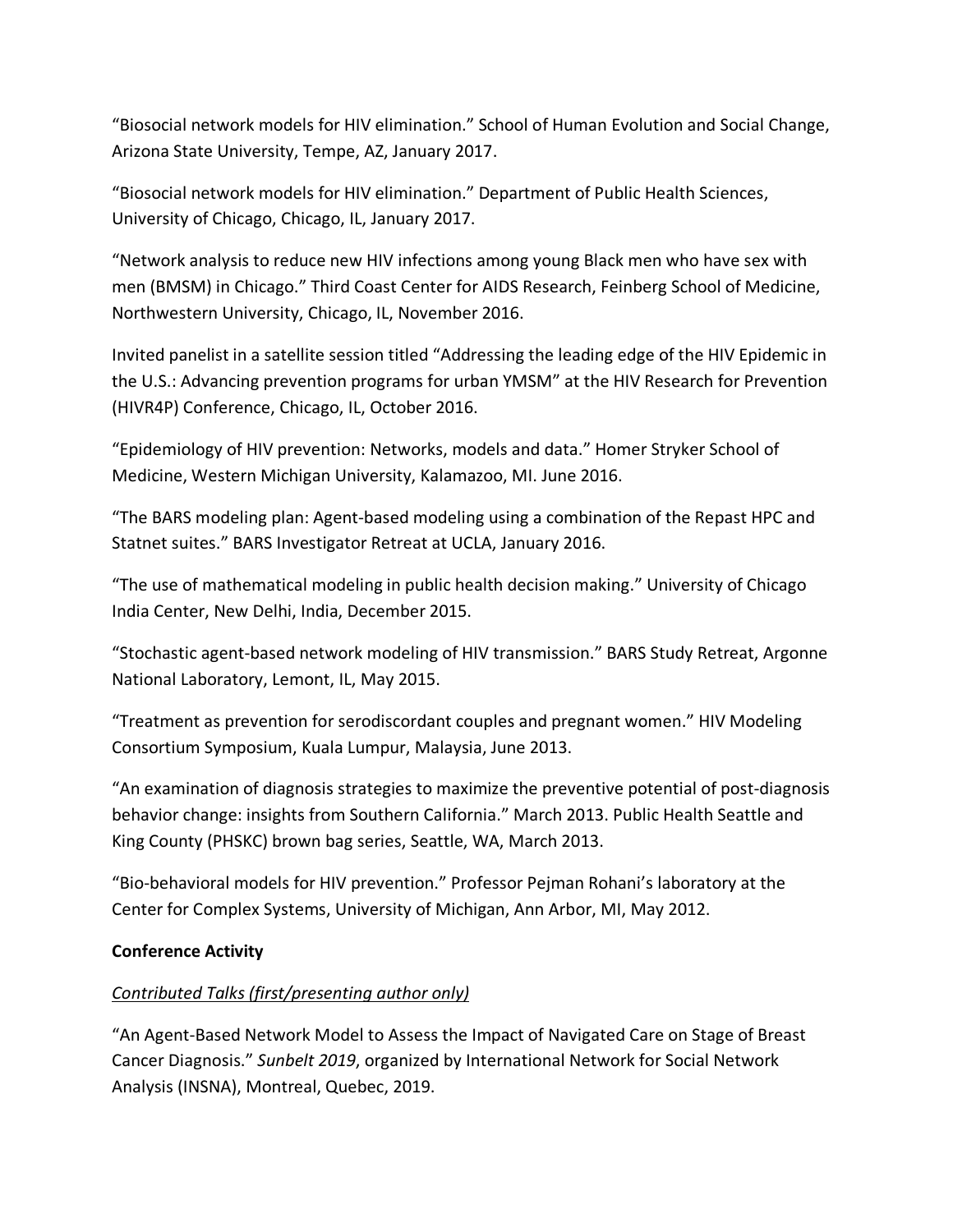"Incorporating Temporal Network data to Identify Peer Change Agents (PCAs) to Disseminate Information for an HIV prevention intervention." *Sunbelt 2019*, organized by International Network for Social Network Analysis (INSNA), Montreal, Quebec, 2019

"Using Partially Observed Facebook Networks to Develop Peer-Based HIV Prevention Interventions: A Chicago case study." *Sunbelt 2018*, organized by International Network for Social Network Analysis (INSNA), Utrecht, Netherlands, 2018.

"Where should we Focus? PrEP Retention versus PrEP Uptake: Results from the BARS Agent-Based Model of HIV Transmission among Young Black MSM." *Adherence 2018*, co-organized by the International Association of Providers and AIDS Care and Columbia University College of Physicians and Surgeons, Miami, FL, June, 2018.

"Getting to Zero: Triangulating HIV Incidence Predictions from Micro-Level Network Modeling and Macro-Level Incidence Projections." *Society for Prevention Research Annual Meeting*, Washington, D.C., June, 2018.

"Towards an Effective PrEP Diffusion Model: Identifying Criteria for Peer Change Agent Selection." Mentoring Day at *CFAR Social and Behavioral Sciences Research Meeting*, San Francisco, CA, October 2017.

"The impact of missing data imputation on the selection of peer change agents in a Facebook network of young men who have sex with men." *Population Association of America*, Chicago, IL, April 2017.

"The BARS study: Building agent-based models of racialized justice systems (BARS) study in Black MSM. Joint with Kayo Fujimoto, Nina Harawa, John Schneider. *NAESM*, Los Angeles, CA, January 2016.

"Lifelong ART for pregnant women has the potential to reduce heterosexual HIV transmission*." Treatment as Prevention Workshop*, Vancouver, BC, April 2014. (Presented by PI, Dr. Ruanne Barnabas).

"Modeling the impact of post-diagnosis behavior change on HIV prevalence in southern California men who have sex with men (MSM)." *Population Association of America*, New Orleans, LA, April 2013.

"Circular migrations and HIV transmission dynamics: A comparison of compartmental and network-based modeling." *Population Association of America*, San Francisco, CA, May 2012.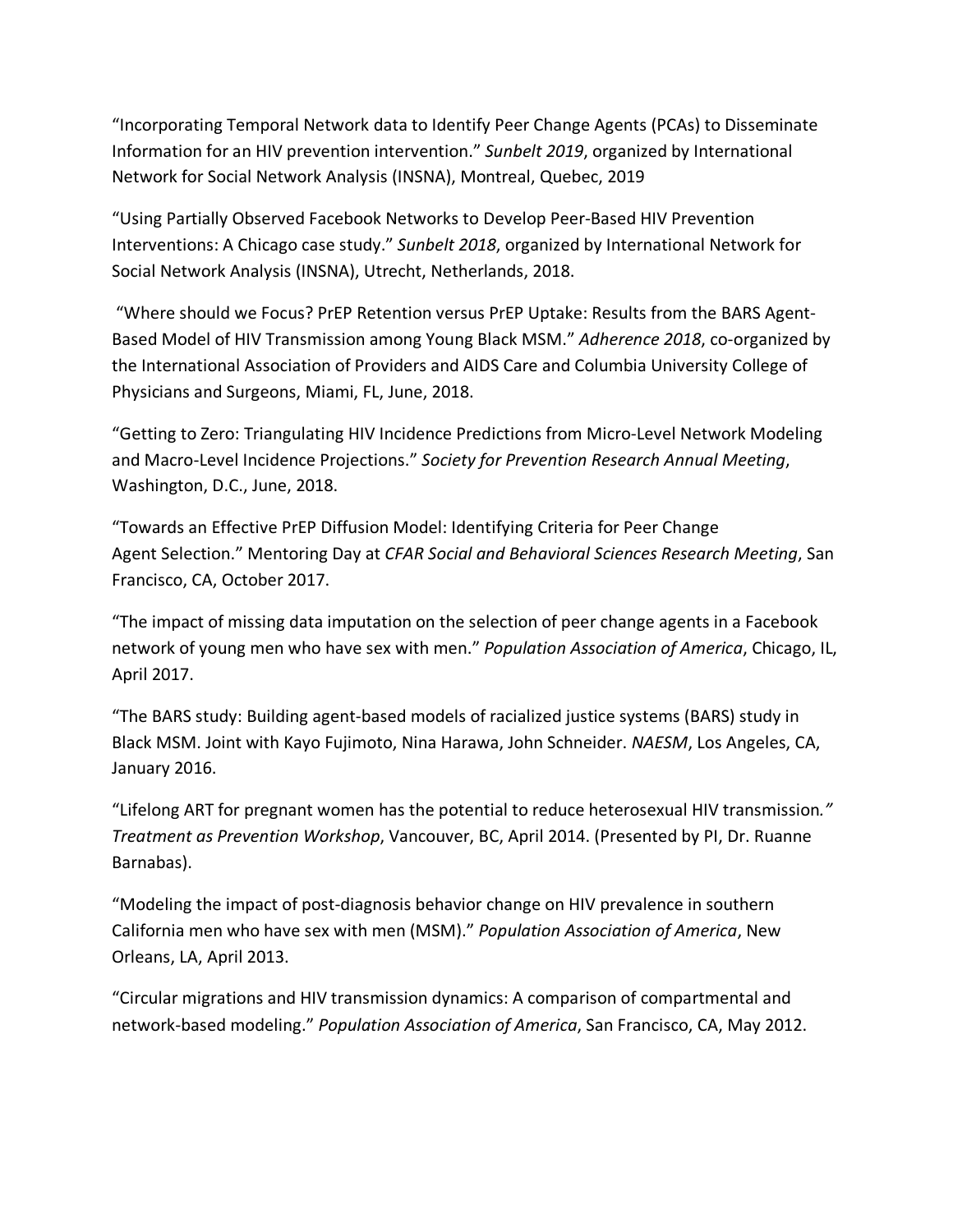"The impact of acute infection, testing, and post-diagnosis behavior change on HIV transmission among men who have sex with men (MSM) in Southern California." *Sunbelt: International Network for Social Network Analysis*, Redondo Beach, CA, March 2012.

"Circular migrations and HIV transmission dynamics." *International Symposium on Biomathematics and Ecology: Education and Research*, Portland, OR, December 2011.

"Circular migrations and HIV transmission dynamics." *Mathematical Association of America, Annual Meeting*, Northwest Section, Seattle, WA, April 2010.

"Daisyworld*." American Association of Physics Teachers Meeting*, York, PA, March 2005.

"Environmental feedback in Daisyworld." *Moravian College Mathematics Conference*, Bethlehem, PA, February 2005.

## *Posters (first author only)*

"Towards an Effective PrEP Diffusion Model: Identifying Criteria for Peer Change Agent Selection." *Third Coast CFAR Research Symposium*, Chicago, IL, October 2017.

"Introducing BARS: Building Agent-based models for racialized justice systems." *Research Day*, University of Chicago Medicine, Chicago, IL, March 2017.

"Pre-Exposure Prophylaxis (PrEP) knowledge and use in a population-based sample of younger Black Men who have sex with men (YBMSM) in Chicago." *8th IAS Conference on HIV Pathogenesis, Treatment and Prevention*, Vancouver, BC, July 2015. (Presented by PI Dr. John Schneider.)

"Combination ART for prevention of mother-to-child HIV transmission can decrease adult HIV incidence in Uganda and South Africa." *Gates Grand Challenges*, Seattle, WA, Fall 2014. (Presented by coauthor Sarah T. Roberts).

"Individualized diagnosis strategies have potential to substantially reduce HIV incidence among men who have sex with men (MSM)." *Population Association of America*, Boston, MA, May 2014.

"Lifelong ART for pregnant women has the potential to reduce heterosexual transmission of HIV*." University of Washington Global Health Research Symposium*, Seattle, WA, March 2014. (Won Best Poster Prize for Development and Discovery).

"Circular migrations and HIV transmission dynamics: A comparison of compartmental and network modeling*."* IAS 2013. *7th IAS Conference on HIV Pathogenesis, Treatment and Prevention*; Kuala Lumpur, Malaysia, July 2013.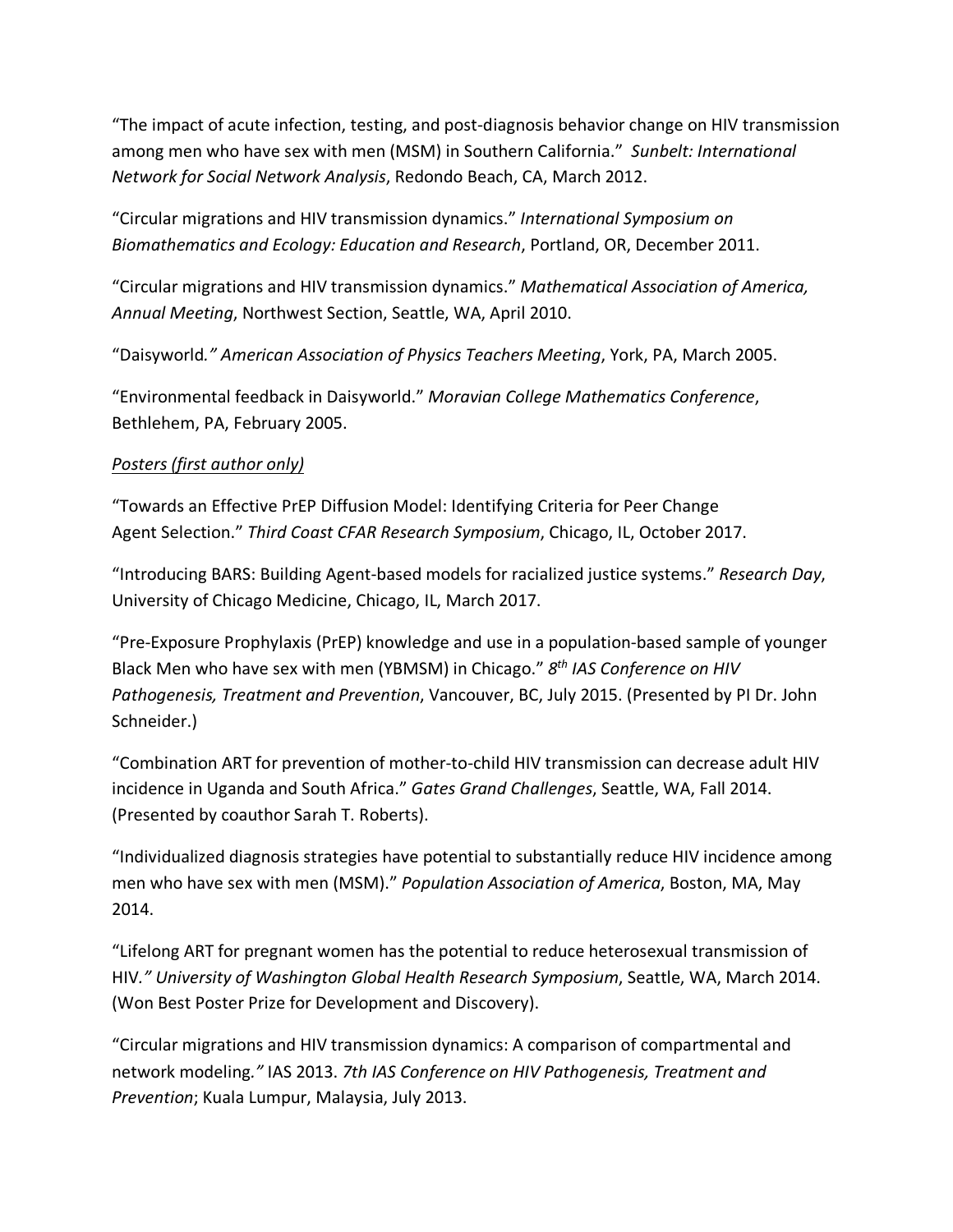"The impact of acute infection, testing, and post-diagnosis behavior change on HIV transmission among men who have sex with men (MSM) in Southern California*.*" *Population Association of America*, San Francisco, CA, May 2012.

"The impact of acute infection, testing, and post-diagnosis behavior change on HIV transmission among men who have sex with men (MSM) in Southern California*.*" *Epidemics 3*, Boston, MA, December 2011.

"Circular migrations and HIV transmission dynamics*." Epidemics 3*, Boston, MA, December 2011.

"Circular migrations and HIV transmission dynamics." *Center for Statistics and Social Sciences, University of Washington, 10th Anniversary Conference*; Seattle, WA, May 2009. (Co-Winner, Best Poster Prize.)

"Dynamics of under-powered lasers." *National Council of Undergraduate Research*, Salt Lake City, UT, March 2003.

## **Service to Department**

## *University of Chicago*

- Chaired committee to hire a Postdoctoral Scholars (2016-2019), Research Data Analysts (2016-2018) and Software Developer (2019) at the Chicago Center for HIV Elimination (CCHE).
- Served on search committee to hire Research Assistant Professors (2018) and Staff Scientists at CCHE (2017-2018).
- Chair of the Grants and Collaboration Committee at the Chicago Center for HIV Elimination (CCHE), Department of Medicine (2017-2018).
- Organized CFAR Seminar at the University of Chicago (2016).

## *University of Washington*

- Developed and co-presented a workshop titled "Being an RA in Math, Science and Engineering" to about 30 incoming graduate students during the TA/RA conference organized by the Center for Teaching and Learning (2011).
- Served as Student Representative on Quantitative Ecology and Resource Management's Curriculum Revision Committee, (2009-2010).
- Served on a panel organized by the Center for Instructional Development and Research, to discuss my experiences as an international TA (2009).

## **Service to Profession**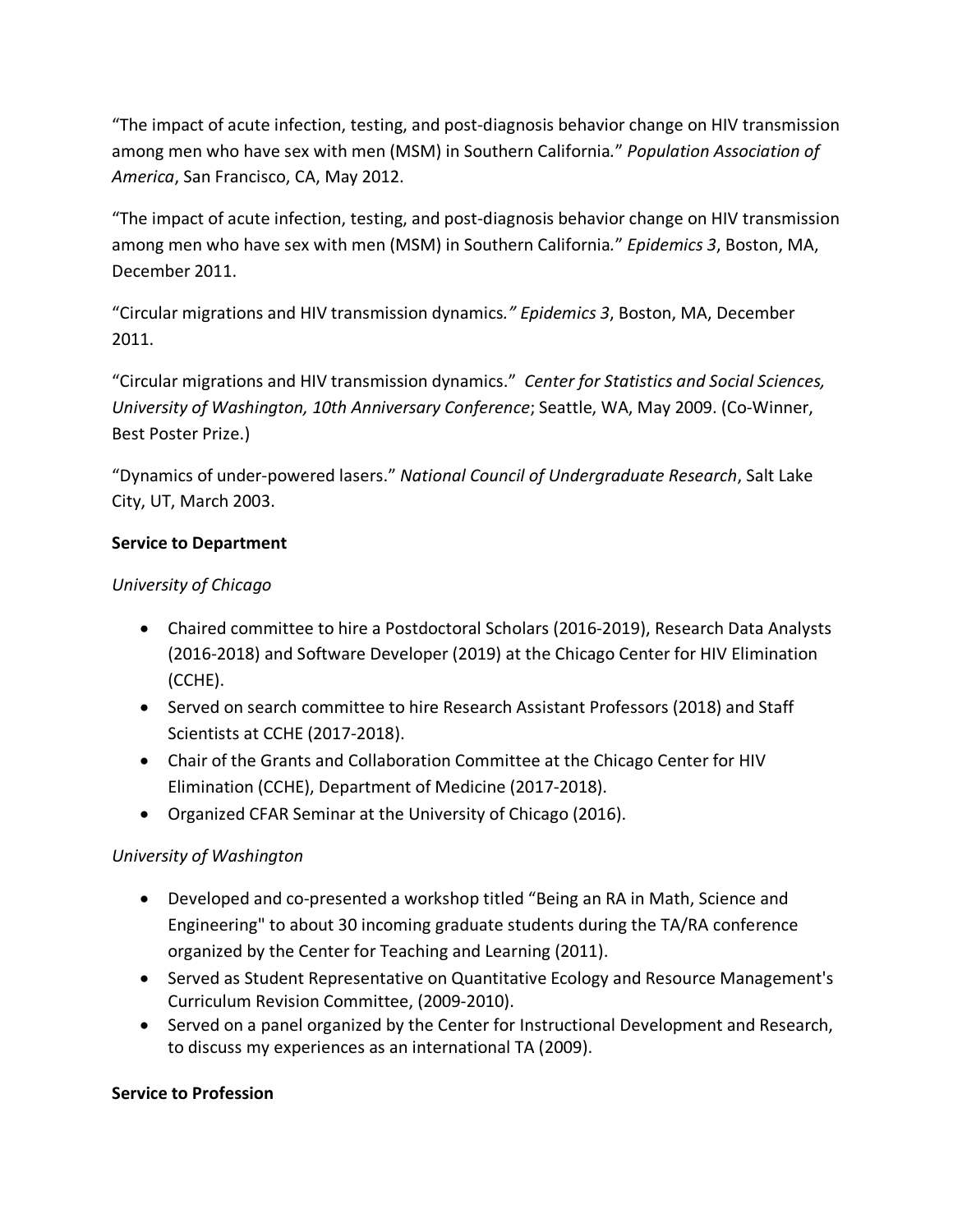Reviewer for *Acta Biotheoretica*, *AIDS and Behavior*, *Archives of Sexual Behavior*, *BMC Infectious Diseases*, *Bulletin of Mathematical Biology*, *Clinical Infectious Diseases*, *Harm Reduction Journal*, *Journal of the Acquired Immune Deficiency Syndromes (JAIDS)*, *Journal of the International AIDS Society* (JIAS), *Mathematical Biosciences*, *PLoS One*, *Proceedings of the National Academy of Sciences* (declined), *Public Health Reports*, *Journal of the Royal Society Interface*, *Scientific Reports*, *Theoretical Population Biology*.

## **Professional Societies**

Association for Computing Machinery (ACM) International Network for Social Network Analysis (INSNA) Population Association of America (PAA)

# **Computing Skills**

- Modeling expertise: Agent-based network modeling; statistical computing; network and spatial data analysis; predictive analytics.
- Computing Environments: Unix/Linux environments; High performance cluster computing.
- Experienced in open source software development and maintenance (https://cran.rproject.org/web/packages/influenceR/index.html) and version control (Git).
- Languages: R (expert), Mathematica (familiar), C (familiar).

# **Media and Public Dissemination**

- Wrote an invited piece for Boston University *Public Health Post: https://www.publichealthpost.org/research/using-social-networks-to-eliminate-new-hivinfections-in-chicago/, "Sex and the City's Network",* May 2018
- Provided expert scientific input to reporters at
	- o *ABC News* (July 2020)*:* https://abcnews.go.com/Politics/transparency-questionshospitals-directed-report-covid-data-hhs/story?id=71803141
	- o *The New York Times (*June 2020*):* https://www.nytimes.com/2020/06/15/health/coronavirus-underlyingconditions.html
	- o *WJCT Public Radio*, Jacksonville, FL (June 2020): https://www.knoxnews.com/story/news/2020/04/16/guide-making-sense-covid-19-models-coronavirus-forecast/5131056002/
	- o *Chicago Sun-Times* (May 2020)
	- o *Knoxville News Sentinel*, Knoxville, TN (April 2020): https://www.knoxnews.com/story/news/2020/04/16/guide-making-sense-covid-19-models-coronavirus-forecast/5131056002/),
	- o *Chicago Tribune* (March 2020)
- Featured story on the UChicago Research Computing Website, "The HIV Epidemic vs the Social Network", April 2015, https://rcc.uchicago.edu/hiv-epidemic-versus-socialnetwork